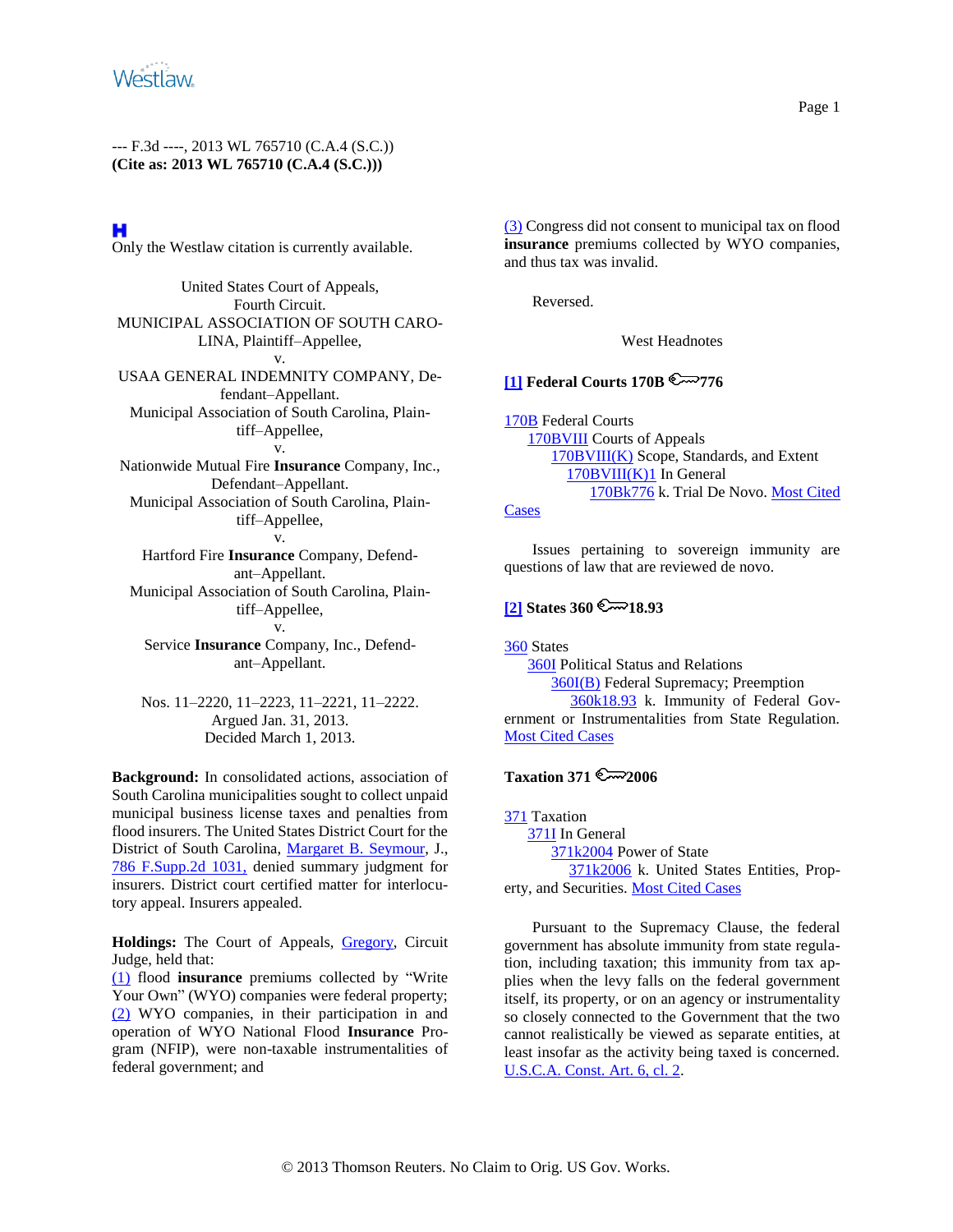# **[\[3\]](#page-6-3) States 360**  $\mathbb{C}$  18.75

[360](http://www.westlaw.com/KeyNumber/Default.wl?rs=dfa1.0&vr=2.0&CMD=KEY&DocName=360) States

[360I](http://www.westlaw.com/KeyNumber/Default.wl?rs=dfa1.0&vr=2.0&CMD=KEY&DocName=360I) Political Status and Relations [360I\(B\)](http://www.westlaw.com/KeyNumber/Default.wl?rs=dfa1.0&vr=2.0&CMD=KEY&DocName=360I%28B%29) Federal Supremacy; Preemption [360k18.75](http://www.westlaw.com/KeyNumber/Default.wl?rs=dfa1.0&vr=2.0&CMD=KEY&DocName=360k18.75) k. Revenue and Taxation. [Most](http://www.westlaw.com/Digest/Default.wl?rs=dfa1.0&vr=2.0&CMD=MCC&DocName=360k18.75)  [Cited Cases](http://www.westlaw.com/Digest/Default.wl?rs=dfa1.0&vr=2.0&CMD=MCC&DocName=360k18.75)

# **Taxation 371 2006**

[371](http://www.westlaw.com/KeyNumber/Default.wl?rs=dfa1.0&vr=2.0&CMD=KEY&DocName=371) Taxation [371I](http://www.westlaw.com/KeyNumber/Default.wl?rs=dfa1.0&vr=2.0&CMD=KEY&DocName=371I) In General [371k2004](http://www.westlaw.com/KeyNumber/Default.wl?rs=dfa1.0&vr=2.0&CMD=KEY&DocName=371k2004) Power of State [371k2006](http://www.westlaw.com/KeyNumber/Default.wl?rs=dfa1.0&vr=2.0&CMD=KEY&DocName=371k2006) k. United States Entities, Property, and Securities. [Most Cited Cases](http://www.westlaw.com/Digest/Default.wl?rs=dfa1.0&vr=2.0&CMD=MCC&DocName=371k2006)

Congress has the power to authorize regulation, including taxation, by the state; in the absence of congressional consent, a state or local tax on the federal government, its property, or its instrumentality is invalid. [U.S.C.A. Const. Art. 6, cl. 2.](http://www.westlaw.com/Find/Default.wl?rs=dfa1.0&vr=2.0&DB=1000546&DocName=USCOARTVICL2&FindType=L)

# <span id="page-1-0"></span>**[\[4\]](#page-6-0) Insurance** 217  $\mathbb{R}$  1302

### [217](http://www.westlaw.com/KeyNumber/Default.wl?rs=dfa1.0&vr=2.0&CMD=KEY&DocName=217) **Insurance**

[217IV](http://www.westlaw.com/KeyNumber/Default.wl?rs=dfa1.0&vr=2.0&CMD=KEY&DocName=217IV) **Insurance** Companies and Related Entities [217IV\(D\)](http://www.westlaw.com/KeyNumber/Default.wl?rs=dfa1.0&vr=2.0&CMD=KEY&DocName=217IV%28D%29) Special Types of Entities

[217k1301](http://www.westlaw.com/KeyNumber/Default.wl?rs=dfa1.0&vr=2.0&CMD=KEY&DocName=217k1301) Government Sponsored Pro-

grams

[Cases](http://www.westlaw.com/Digest/Default.wl?rs=dfa1.0&vr=2.0&CMD=MCC&DocName=217k1302)

[217k1302](http://www.westlaw.com/KeyNumber/Default.wl?rs=dfa1.0&vr=2.0&CMD=KEY&DocName=217k1302) k. In General. [Most Cited](http://www.westlaw.com/Digest/Default.wl?rs=dfa1.0&vr=2.0&CMD=MCC&DocName=217k1302) 

Flood **insurance** premiums collected by "Write Your Own" (WYO) companies were federal property, since premiums collected did not belong to those companies, but, instead, belonged to federal government, and absent federal government's consent, those funds could not be taxed due to operation of Su-premacy Clause. [U.S.C.A. Const. Art. 6, cl. 2;](http://www.westlaw.com/Find/Default.wl?rs=dfa1.0&vr=2.0&DB=1000546&DocName=USCOARTVICL2&FindType=L) 42 [U.S.C.A. §§](http://www.westlaw.com/Find/Default.wl?rs=dfa1.0&vr=2.0&DB=1000546&DocName=42USCAS4017&FindType=L&ReferencePositionType=T&ReferencePosition=SP_8b3b0000958a4) 4017(a), [\(b\)\(2\),](http://www.westlaw.com/Find/Default.wl?rs=dfa1.0&vr=2.0&DB=1000546&DocName=42USCAS4017&FindType=L&ReferencePositionType=T&ReferencePosition=SP_c0ae00006c482) [\(b\)\(6\),](http://www.westlaw.com/Find/Default.wl?rs=dfa1.0&vr=2.0&DB=1000546&DocName=42USCAS4017&FindType=L&ReferencePositionType=T&ReferencePosition=SP_61d20000b6d76) [\(d\),](http://www.westlaw.com/Find/Default.wl?rs=dfa1.0&vr=2.0&DB=1000546&DocName=42USCAS4017&FindType=L&ReferencePositionType=T&ReferencePosition=SP_5ba1000067d06) [4123.](http://www.westlaw.com/Find/Default.wl?rs=dfa1.0&vr=2.0&DB=1000546&DocName=42USCAS4123&FindType=L)

# <span id="page-1-1"></span> $[5]$  **Insurance 217**  $\approx$  1302

### [217](http://www.westlaw.com/KeyNumber/Default.wl?rs=dfa1.0&vr=2.0&CMD=KEY&DocName=217) **Insurance**

grams

[217IV](http://www.westlaw.com/KeyNumber/Default.wl?rs=dfa1.0&vr=2.0&CMD=KEY&DocName=217IV) **Insurance** Companies and Related Entities [217IV\(D\)](http://www.westlaw.com/KeyNumber/Default.wl?rs=dfa1.0&vr=2.0&CMD=KEY&DocName=217IV%28D%29) Special Types of Entities

[217k1301](http://www.westlaw.com/KeyNumber/Default.wl?rs=dfa1.0&vr=2.0&CMD=KEY&DocName=217k1301) Government Sponsored Pro-

[217k1302](http://www.westlaw.com/KeyNumber/Default.wl?rs=dfa1.0&vr=2.0&CMD=KEY&DocName=217k1302) k. In General. Most Cited

## **[Cases](http://www.westlaw.com/Digest/Default.wl?rs=dfa1.0&vr=2.0&CMD=MCC&DocName=217k1302)**

"Write Your Own" (WYO) companies, in their participation in and operation of WYO National Flood **Insurance** Program (NFIP), were non-taxable instrumentalities of federal government, since they collected premiums on behalf of federal government, remitted funds to United States Treasury, and administered claim payments; WYO Companies were so closely connected to federal government that tax on WYO company based on premiums collected was tax on federal government, and absent consent, they are immune from taxation. [U.S.C.A. Const. Art. 6, cl. 2;](http://www.westlaw.com/Find/Default.wl?rs=dfa1.0&vr=2.0&DB=1000546&DocName=USCOARTVICL2&FindType=L) National Flood **Insurance** Act of 1968, § 1340(a), [42](http://www.westlaw.com/Find/Default.wl?rs=dfa1.0&vr=2.0&DB=1000546&DocName=42USCAS4071&FindType=L&ReferencePositionType=T&ReferencePosition=SP_8b3b0000958a4)  [U.S.C.A. § 4071\(a\).](http://www.westlaw.com/Find/Default.wl?rs=dfa1.0&vr=2.0&DB=1000546&DocName=42USCAS4071&FindType=L&ReferencePositionType=T&ReferencePosition=SP_8b3b0000958a4)

## $\boxed{6}$  **Taxation 371**

[371](http://www.westlaw.com/KeyNumber/Default.wl?rs=dfa1.0&vr=2.0&CMD=KEY&DocName=371) Taxation [371I](http://www.westlaw.com/KeyNumber/Default.wl?rs=dfa1.0&vr=2.0&CMD=KEY&DocName=371I) In General

[371k2004](http://www.westlaw.com/KeyNumber/Default.wl?rs=dfa1.0&vr=2.0&CMD=KEY&DocName=371k2004) Power of State [371k2006](http://www.westlaw.com/KeyNumber/Default.wl?rs=dfa1.0&vr=2.0&CMD=KEY&DocName=371k2006) k. United States Entities, Property, and Securities. [Most Cited Cases](http://www.westlaw.com/Digest/Default.wl?rs=dfa1.0&vr=2.0&CMD=MCC&DocName=371k2006)

A taxed entity is closely connected to the federal government if taxation of the entity would be a direct interference with the functions of government itself.

# <span id="page-1-2"></span>**[\[7\]](#page-7-2) Taxation 371 2006**

[371](http://www.westlaw.com/KeyNumber/Default.wl?rs=dfa1.0&vr=2.0&CMD=KEY&DocName=371) Taxation [371I](http://www.westlaw.com/KeyNumber/Default.wl?rs=dfa1.0&vr=2.0&CMD=KEY&DocName=371I) In General [371k2004](http://www.westlaw.com/KeyNumber/Default.wl?rs=dfa1.0&vr=2.0&CMD=KEY&DocName=371k2004) Power of State [371k2006](http://www.westlaw.com/KeyNumber/Default.wl?rs=dfa1.0&vr=2.0&CMD=KEY&DocName=371k2006) k. United States Entities, Property, and Securities. [Most Cited Cases](http://www.westlaw.com/Digest/Default.wl?rs=dfa1.0&vr=2.0&CMD=MCC&DocName=371k2006)

A finding of constitutional tax immunity requires something more than the invocation of traditional agency notions: to resist a state's taxing power, a private taxpayer must actually "stand in the federal government's shoes." [U.S.C.A. Const. Art. 6, cl. 2.](http://www.westlaw.com/Find/Default.wl?rs=dfa1.0&vr=2.0&DB=1000546&DocName=USCOARTVICL2&FindType=L)

# <span id="page-1-3"></span>**[\[8\]](#page-8-0) Insurance**  $217 \, \textcircled{3}$  **1305**

## [217](http://www.westlaw.com/KeyNumber/Default.wl?rs=dfa1.0&vr=2.0&CMD=KEY&DocName=217) **Insurance**

grams

[217IV](http://www.westlaw.com/KeyNumber/Default.wl?rs=dfa1.0&vr=2.0&CMD=KEY&DocName=217IV) **Insurance** Companies and Related Entities [217IV\(D\)](http://www.westlaw.com/KeyNumber/Default.wl?rs=dfa1.0&vr=2.0&CMD=KEY&DocName=217IV%28D%29) Special Types of Entities

[217k1301](http://www.westlaw.com/KeyNumber/Default.wl?rs=dfa1.0&vr=2.0&CMD=KEY&DocName=217k1301) Government Sponsored Pro-

[217k1305](http://www.westlaw.com/KeyNumber/Default.wl?rs=dfa1.0&vr=2.0&CMD=KEY&DocName=217k1305) k. Powers, Duties and Pro-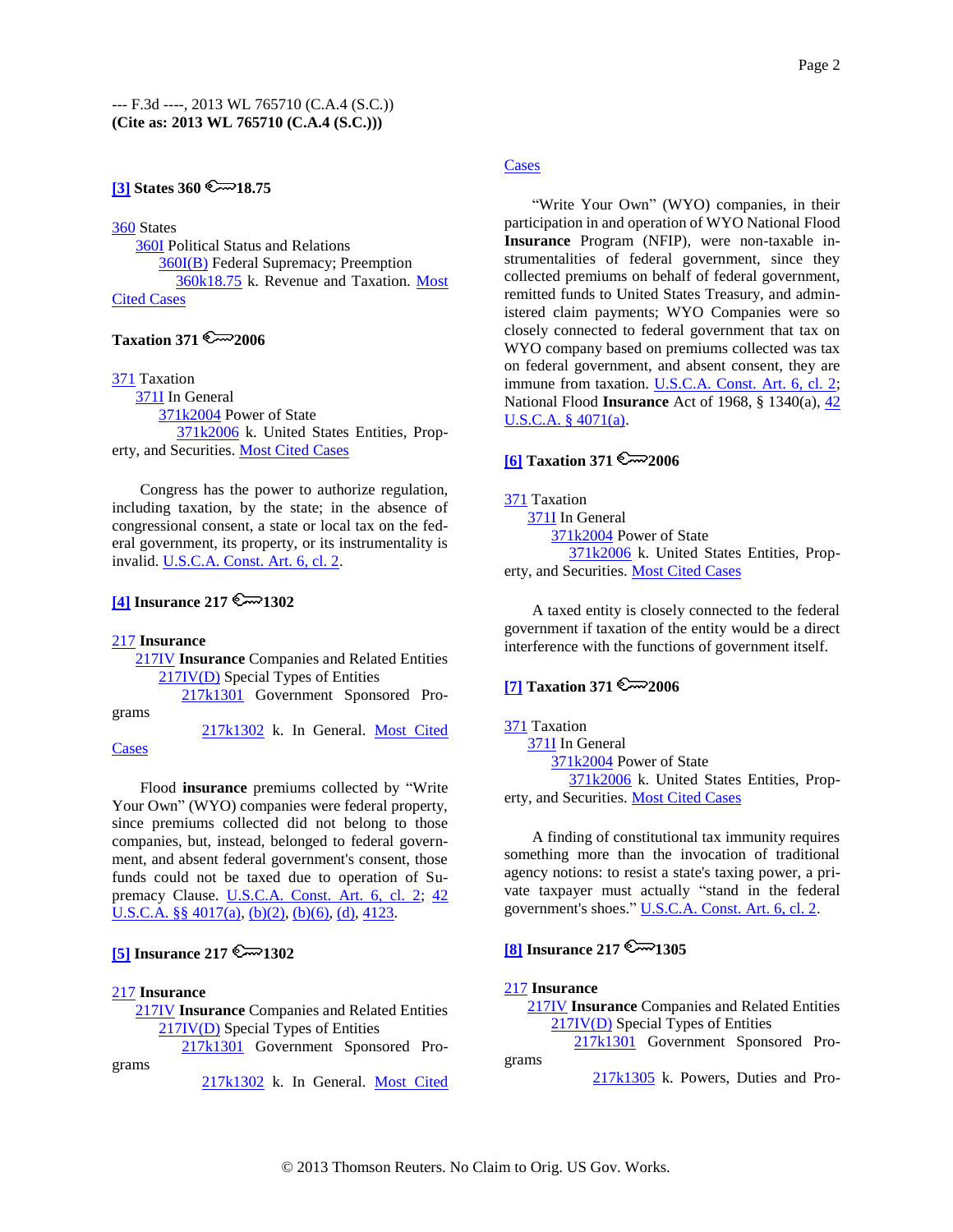### ceedings. [Most Cited Cases](http://www.westlaw.com/Digest/Default.wl?rs=dfa1.0&vr=2.0&CMD=MCC&DocName=217k1305)

Congress did not consent to municipal tax on flood **insurance** premiums collected by "Write Your Own" (WYO) companies, and thus tax was invalid; Federal Emergency Management Agency (FEMA) had waived sovereign immunity as to "State premium taxes," but no "other taxes," and municipal taxes were not State premium taxes. [U.S.C.A. Const. Art. 6, cl. 2.](http://www.westlaw.com/Find/Default.wl?rs=dfa1.0&vr=2.0&DB=1000546&DocName=USCOARTVICL2&FindType=L)

# **[\[9\]](#page-8-1) United States 393**  $\mathbb{R}$   $\mathbb{R}$  125(5)

[393](http://www.westlaw.com/KeyNumber/Default.wl?rs=dfa1.0&vr=2.0&CMD=KEY&DocName=393) United States

[393IX](http://www.westlaw.com/KeyNumber/Default.wl?rs=dfa1.0&vr=2.0&CMD=KEY&DocName=393IX) Actions

[393k125](http://www.westlaw.com/KeyNumber/Default.wl?rs=dfa1.0&vr=2.0&CMD=KEY&DocName=393k125) Liability and Consent of United States to Be Sued

[393k125\(5\)](http://www.westlaw.com/KeyNumber/Default.wl?rs=dfa1.0&vr=2.0&CMD=KEY&DocName=393k125%285%29) k. Mode and Sufficiency of Waiver or Consent. [Most Cited Cases](http://www.westlaw.com/Digest/Default.wl?rs=dfa1.0&vr=2.0&CMD=MCC&DocName=393k125%285%29)

Waivers of the government's sovereign immunity, to be effective, must be unequivocally expressed.

## <span id="page-2-0"></span> $[10]$  United States 393  $\mathbb{R}$  125(5)

[393](http://www.westlaw.com/KeyNumber/Default.wl?rs=dfa1.0&vr=2.0&CMD=KEY&DocName=393) United States

[393IX](http://www.westlaw.com/KeyNumber/Default.wl?rs=dfa1.0&vr=2.0&CMD=KEY&DocName=393IX) Actions

[393k125](http://www.westlaw.com/KeyNumber/Default.wl?rs=dfa1.0&vr=2.0&CMD=KEY&DocName=393k125) Liability and Consent of United States to Be Sued

[393k125\(5\)](http://www.westlaw.com/KeyNumber/Default.wl?rs=dfa1.0&vr=2.0&CMD=KEY&DocName=393k125%285%29) k. Mode and Sufficiency of Waiver or Consent. [Most Cited Cases](http://www.westlaw.com/Digest/Default.wl?rs=dfa1.0&vr=2.0&CMD=MCC&DocName=393k125%285%29)

## United States  $393 \& 125(6)$

[393](http://www.westlaw.com/KeyNumber/Default.wl?rs=dfa1.0&vr=2.0&CMD=KEY&DocName=393) United States

[393IX](http://www.westlaw.com/KeyNumber/Default.wl?rs=dfa1.0&vr=2.0&CMD=KEY&DocName=393IX) Actions

[393k125](http://www.westlaw.com/KeyNumber/Default.wl?rs=dfa1.0&vr=2.0&CMD=KEY&DocName=393k125) Liability and Consent of United States to Be Sued

[393k125\(6\)](http://www.westlaw.com/KeyNumber/Default.wl?rs=dfa1.0&vr=2.0&CMD=KEY&DocName=393k125%286%29) k. Construction of Waiver or Consent in General. [Most Cited Cases](http://www.westlaw.com/Digest/Default.wl?rs=dfa1.0&vr=2.0&CMD=MCC&DocName=393k125%286%29)

On occasion, waiver of sovereign immunity may be found where the narrowly construed broad language of a statute is consistent with Congress' clear intent to waive sovereign immunity; nonetheless, the federal government's waiver of sovereign immunity must be construed strictly in favor of the federal government.

Appeals from the United States District Court for the District of South Carolina, at Columbia. [Margaret B.](http://www.westlaw.com/Find/Default.wl?rs=dfa1.0&vr=2.0&DB=WLD-PEOPLECITE&DocName=0105379801&FindType=h)  [Seymour,](http://www.westlaw.com/Find/Default.wl?rs=dfa1.0&vr=2.0&DB=WLD-PEOPLECITE&DocName=0105379801&FindType=h) District Judge. (3:08–cv–03073–MBS; 3:08–cv–03879–MBS; 3:08–cv–03611–MBS; 3:08–cv–03072–MBS).**ARGUED:**[Robert H. Jordan,](http://www.westlaw.com/Find/Default.wl?rs=dfa1.0&vr=2.0&DB=WLD-PEOPLECITE&DocName=0262705501&FindType=h) Nelson Mullins Riley & Scarborough, LLP, Charleston, South Carolina; [Molly Hughes Cherry,](http://www.westlaw.com/Find/Default.wl?rs=dfa1.0&vr=2.0&DB=WLD-PEOPLECITE&DocName=0301661401&FindType=h) Nexsen Pruet, LLC, Charleston, South Carolina, for Appel-lants. [Robert E. Tyson,](http://www.westlaw.com/Find/Default.wl?rs=dfa1.0&vr=2.0&DB=WLD-PEOPLECITE&DocName=0155746001&FindType=h) Jr., Sowell, Gray, Stepp & Laffitte, LLC, Columbia, South Carolina, for Appellee. **ON BRIEF:**[John C. von Lehe, Jr.,](http://www.westlaw.com/Find/Default.wl?rs=dfa1.0&vr=2.0&DB=WLD-PEOPLECITE&DocName=0138909801&FindType=h) [Merritt G.](http://www.westlaw.com/Find/Default.wl?rs=dfa1.0&vr=2.0&DB=WLD-PEOPLECITE&DocName=0335538501&FindType=h)  [Abney,](http://www.westlaw.com/Find/Default.wl?rs=dfa1.0&vr=2.0&DB=WLD-PEOPLECITE&DocName=0335538501&FindType=h) Nelson Mullins Riley & Scarborough, LLP, Charleston, South Carolina, for Appellants USAA General Indemnity Company and Nationwide Mutual Fire **Insurance** Company, Inc.; [Bradish J. Waring,](http://www.westlaw.com/Find/Default.wl?rs=dfa1.0&vr=2.0&DB=WLD-PEOPLECITE&DocName=0221357801&FindType=h) Nexsen Pruet, LLC, Charleston, South Carolina, for Appellants Hartford Fire **Insurance** Company and Service **Insurance** Company, Inc. Robert E. Stepp, [Bess J. DuRant,](http://www.westlaw.com/Find/Default.wl?rs=dfa1.0&vr=2.0&DB=WLD-PEOPLECITE&DocName=0428957301&FindType=h) Sowell, Gray, Stepp & Laffitte, LLC, Columbia, South Carolina; [Leroy F. Laney,](http://www.westlaw.com/Find/Default.wl?rs=dfa1.0&vr=2.0&DB=WLD-PEOPLECITE&DocName=0319293101&FindType=h) Damon C. [Wlodarczyk,](http://www.westlaw.com/Find/Default.wl?rs=dfa1.0&vr=2.0&DB=WLD-PEOPLECITE&DocName=0361490601&FindType=h) Riley Pope & Laney, LLC, Columbia, South Carolina, for Appellee.

Before [NIEMEYER,](http://www.westlaw.com/Find/Default.wl?rs=dfa1.0&vr=2.0&DB=WLD-PEOPLECITE&DocName=0249206801&FindType=h) [GREGORY,](http://www.westlaw.com/Find/Default.wl?rs=dfa1.0&vr=2.0&DB=WLD-PEOPLECITE&DocName=0110323101&FindType=h) and [DAVIS,](http://www.westlaw.com/Find/Default.wl?rs=dfa1.0&vr=2.0&DB=WLD-PEOPLECITE&DocName=0202939301&FindType=h) Circuit Judges.

Reversed by published opinion. Judge [GREGORY](http://www.westlaw.com/Find/Default.wl?rs=dfa1.0&vr=2.0&DB=WLD-PEOPLECITE&DocName=0110323101&FindType=h) wrote the opinion, in which Judge [NIEMEYER](http://www.westlaw.com/Find/Default.wl?rs=dfa1.0&vr=2.0&DB=WLD-PEOPLECITE&DocName=0249206801&FindType=h) and Judge **DAVIS** joined.

### **OPINION**

## [GREGORY,](http://www.westlaw.com/Find/Default.wl?rs=dfa1.0&vr=2.0&DB=WLD-PEOPLECITE&DocName=0110323101&FindType=h) Circuit Judge:

The Municipal Association of South Carolina ("MASC") filed an action in the district court seeking a declaration that South Carolina municipalities are entitled to assess municipal business license taxes based on, or measured by, the total flood **insurance** premiums collected in the particular municipality by **insurance** companies under an arrangement with the Federal Emergency Management Agency ("FEMA"). The **insurance** companies moved for summary judgment on grounds of preemption and sovereign immunity, but the district court denied the motions. Because we find that the taxes imposed by the South Carolina municipalities contravene the principles of sovereign immunity, we reverse the decision of the district court.

# I.

# A. *The Parties*

MASC is a non-profit organization and its membership consists of almost all the municipalities in the State of South Carolina. On behalf of 262 of its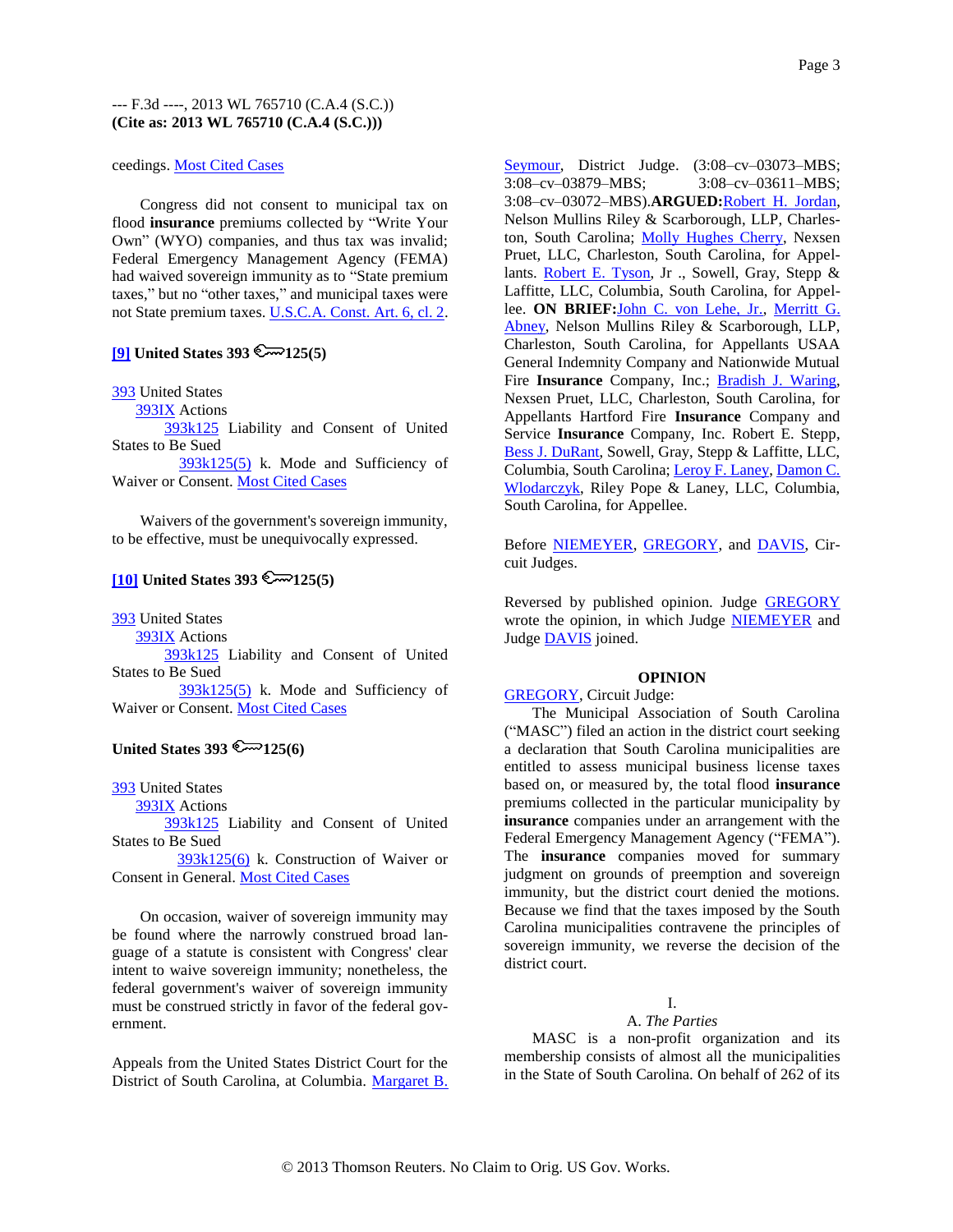270 member-municipalities, MASC administers the **Insurance** Tax Collection Program ("ITCP") through which it imposes and collects business license taxes from **insurance** companies that conduct business within the participating municipalities. With one exception, the tax amount for each **insurance** company is two percent of the gross premiums received by the **insurance** company in the prior calendar year in a particular municipality. $\frac{FN1}{FN}$  $\frac{FN1}{FN}$  $\frac{FN1}{FN}$ 

<span id="page-3-0"></span>The four Appellants in this consolidated appeal are Hartford Fire **Insurance** Company ("Hartford"), Nationwide Mutual Fire **Insurance**, Service **Insurance** Company, Inc., and USAA General Indemnity Company. Appellants are **insurance** companies that write and sell **insurance** policies in South Carolina. Of particular relevance to this appeal, under an arrangement with FEMA, Appellants offer and collect premiums on Standard Flood **Insurance** Policies ("SFIPs") pursuant to the National Flood **Insurance** Program (the "NFIP").

### B. *The NFIP's Purpose and Framework*

The NFIP was created by the National Flood **Insurance** Act of 1968, [42 U.S.C. §§ 4001](http://www.westlaw.com/Find/Default.wl?rs=dfa1.0&vr=2.0&DB=1000546&DocName=42USCAS4001&FindType=L)[–4129,](http://www.westlaw.com/Find/Default.wl?rs=dfa1.0&vr=2.0&DB=1000546&DocName=42USCAS4129&FindType=L) ("NFIA"), in part to make "federally subsidized flood **insurance** available in flood-prone areas," *[Studio](http://www.westlaw.com/Find/Default.wl?rs=dfa1.0&vr=2.0&DB=506&FindType=Y&ReferencePositionType=S&SerialNum=2011928949&ReferencePosition=243)  [Frames Ltd. v. Standard Fire Ins. Co.,](http://www.westlaw.com/Find/Default.wl?rs=dfa1.0&vr=2.0&DB=506&FindType=Y&ReferencePositionType=S&SerialNum=2011928949&ReferencePosition=243)* [483 F.3d 239,](http://www.westlaw.com/Find/Default.wl?rs=dfa1.0&vr=2.0&DB=506&FindType=Y&ReferencePositionType=S&SerialNum=2011928949&ReferencePosition=243)  [243 \(4th Cir.2007\),](http://www.westlaw.com/Find/Default.wl?rs=dfa1.0&vr=2.0&DB=506&FindType=Y&ReferencePositionType=S&SerialNum=2011928949&ReferencePosition=243) and reduce the burden on the nation for unforeseen disaster relief, [42 U.S.C. §](http://www.westlaw.com/Find/Default.wl?rs=dfa1.0&vr=2.0&DB=1000546&DocName=42USCAS4001&FindType=L&ReferencePositionType=T&ReferencePosition=SP_8b3b0000958a4)  [4001\(a\)](http://www.westlaw.com/Find/Default.wl?rs=dfa1.0&vr=2.0&DB=1000546&DocName=42USCAS4001&FindType=L&ReferencePositionType=T&ReferencePosition=SP_8b3b0000958a4)[-\(e\).](http://www.westlaw.com/Find/Default.wl?rs=dfa1.0&vr=2.0&DB=1000546&DocName=42USCAS4001&FindType=L&ReferencePositionType=T&ReferencePosition=SP_7fdd00001ca15) Prior to its enactment, flood **insurance** was generally unavailable from private **insurance** companies as those companies were unwilling to underwrite and bear flood risks due to the catastrophic nature of floods. [42 U.S.C. § 4001\(b\);](http://www.westlaw.com/Find/Default.wl?rs=dfa1.0&vr=2.0&DB=1000546&DocName=42USCAS4001&FindType=L&ReferencePositionType=T&ReferencePosition=SP_a83b000018c76) H.R.Rep. No. [90–1585 \(1968\),](http://www.westlaw.com/Find/Default.wl?rs=dfa1.0&vr=2.0&DB=0100014&FindType=Y&SerialNum=0100859738) reprinted in 1968 U.S.C.C.A.N. 2873, 2965–73. "To the extent possible, the NFIP is designed to pay operating expenses and flood **insurance** claims with premiums collected on flood **insurance** policies rather than with tax dollars." *[Studio](http://www.westlaw.com/Find/Default.wl?rs=dfa1.0&vr=2.0&DB=506&FindType=Y&ReferencePositionType=S&SerialNum=2011928949&ReferencePosition=243)  [Frames,](http://www.westlaw.com/Find/Default.wl?rs=dfa1.0&vr=2.0&DB=506&FindType=Y&ReferencePositionType=S&SerialNum=2011928949&ReferencePosition=243)* [483 F.3d at 243](http://www.westlaw.com/Find/Default.wl?rs=dfa1.0&vr=2.0&DB=506&FindType=Y&ReferencePositionType=S&SerialNum=2011928949&ReferencePosition=243) (quotation marks and citation omitted).

Because premiums are subsidized, the NFIP is not self-sustaining, and "cannot accumulate sufficient reserves to cover catastrophic flood losses." *[Id.](http://www.westlaw.com/Find/Default.wl?rs=dfa1.0&vr=2.0&FindType=Y&SerialNum=2011928949)* [at 244.](http://www.westlaw.com/Find/Default.wl?rs=dfa1.0&vr=2.0&FindType=Y&SerialNum=2011928949) The NFIP relies on a "statutory line of credit at the U.S. Treasury to pay claims arising from catastrophic losses." *Id.* Nonetheless, the NFIP's providence has "reduced the amount of flood disaster relief needed from the federal government." *Id.*

The NFIA provides two alternative avenues for implementing the NFIP—a privately operated flood **insurance** program with federal assistance ("Part A"); or a federally operated program with private insurers' assistance ("Part B"). *See* [42 U.S.C. §§ 4041,](http://www.westlaw.com/Find/Default.wl?rs=dfa1.0&vr=2.0&DB=1000546&DocName=42USCAS4041&FindType=L) [4051](http://www.westlaw.com/Find/Default.wl?rs=dfa1.0&vr=2.0&DB=1000546&DocName=42USCAS4051&FindType=L)[–4057,](http://www.westlaw.com/Find/Default.wl?rs=dfa1.0&vr=2.0&DB=1000546&DocName=42USCAS4057&FindType=L) [4071](http://www.westlaw.com/Find/Default.wl?rs=dfa1.0&vr=2.0&DB=1000546&DocName=42USCAS4071&FindType=L)[–4072.](http://www.westlaw.com/Find/Default.wl?rs=dfa1.0&vr=2.0&DB=1000546&DocName=42USCAS4072&FindType=L) Prior to 1978, the NFIP was implemented under Part A as a private industry program with federal assistance. *[Flick v. Liberty Mut.](http://www.westlaw.com/Find/Default.wl?rs=dfa1.0&vr=2.0&DB=506&FindType=Y&ReferencePositionType=S&SerialNum=2000053855&ReferencePosition=388)  [Fire Ins. Co.,](http://www.westlaw.com/Find/Default.wl?rs=dfa1.0&vr=2.0&DB=506&FindType=Y&ReferencePositionType=S&SerialNum=2000053855&ReferencePosition=388)* [205 F.3d 386, 388 \(9th Cir .2000\).](http://www.westlaw.com/Find/Default.wl?rs=dfa1.0&vr=2.0&DB=506&FindType=Y&ReferencePositionType=S&SerialNum=2000053855&ReferencePosition=388) Under this implementation, the federal government incorporated a private **insurance** pool called the National Flood Insurer's Association, which marketed, issued, serviced, and handled claims adjustments of flood **insurance** policies. *[In re Estate of Lee,](http://www.westlaw.com/Find/Default.wl?rs=dfa1.0&vr=2.0&DB=350&FindType=Y&ReferencePositionType=S&SerialNum=1987026635&ReferencePosition=255)* [812 F.2d](http://www.westlaw.com/Find/Default.wl?rs=dfa1.0&vr=2.0&DB=350&FindType=Y&ReferencePositionType=S&SerialNum=1987026635&ReferencePosition=255)  [253, 255 \(5th Cir.1987\).](http://www.westlaw.com/Find/Default.wl?rs=dfa1.0&vr=2.0&DB=350&FindType=Y&ReferencePositionType=S&SerialNum=1987026635&ReferencePosition=255) The federal government's role was to prescribe the requirements for **insurance** companies' participation in the pool, to compensate **insurance** companies for policies in which the premiums were set below established rates, and to provide reinsurance to cover flood losses that exceeded the **insurance** risk assumed by the industry pool. [42](http://www.westlaw.com/Find/Default.wl?rs=dfa1.0&vr=2.0&DB=1000546&DocName=42USCAS4051&FindType=L)  [U.S.C. §§ 4051,](http://www.westlaw.com/Find/Default.wl?rs=dfa1.0&vr=2.0&DB=1000546&DocName=42USCAS4051&FindType=L) [4054,](http://www.westlaw.com/Find/Default.wl?rs=dfa1.0&vr=2.0&DB=1000546&DocName=42USCAS4054&FindType=L) [4055.](http://www.westlaw.com/Find/Default.wl?rs=dfa1.0&vr=2.0&DB=1000546&DocName=42USCAS4055&FindType=L)

<span id="page-3-1"></span>Since 1978, the NFIP has been implemented under Part B as a federally operated program with private insurers' assistance.[FN2](#page-9-0) *[Flick,](http://www.westlaw.com/Find/Default.wl?rs=dfa1.0&vr=2.0&DB=506&FindType=Y&ReferencePositionType=S&SerialNum=2000053855&ReferencePosition=389)* [205 F.3d at 389.](http://www.westlaw.com/Find/Default.wl?rs=dfa1.0&vr=2.0&DB=506&FindType=Y&ReferencePositionType=S&SerialNum=2000053855&ReferencePosition=389) Under Part B, the director of FEMA is authorized to execute the NFIP "through the facilities of the Federal Government, utilizing ... either"

(1) **insurance** companies and other insurers, **insurance** agents and brokers, and **insurance** adjustment organizations, as fiscal agents of the United States,

(2) such other officers and employees of any executive agency ... as the Administrator and the head of any such agency may from time to time, agree upon, on a reimbursement or other basis, or

(3) both the alternatives specified in paragraphs (1) and (2).

[42 U.S.C. § 4071\(a\).](http://www.westlaw.com/Find/Default.wl?rs=dfa1.0&vr=2.0&DB=1000546&DocName=42USCAS4071&FindType=L&ReferencePositionType=T&ReferencePosition=SP_8b3b0000958a4) From 1978 to 1983, all federal flood **insurance** policies under the NFIP were issued directly by the federal government. *[Flick,](http://www.westlaw.com/Find/Default.wl?rs=dfa1.0&vr=2.0&DB=506&FindType=Y&ReferencePositionType=S&SerialNum=2000053855&ReferencePosition=389)* [205](http://www.westlaw.com/Find/Default.wl?rs=dfa1.0&vr=2.0&DB=506&FindType=Y&ReferencePositionType=S&SerialNum=2000053855&ReferencePosition=389)  [F.3d at 389.](http://www.westlaw.com/Find/Default.wl?rs=dfa1.0&vr=2.0&DB=506&FindType=Y&ReferencePositionType=S&SerialNum=2000053855&ReferencePosition=389) In 1983, however, FEMA promulgated regulations establishing the Write–Your–Own ("WYO") Program, which enabled FEMA to use participating private **insurance** companies ("WYO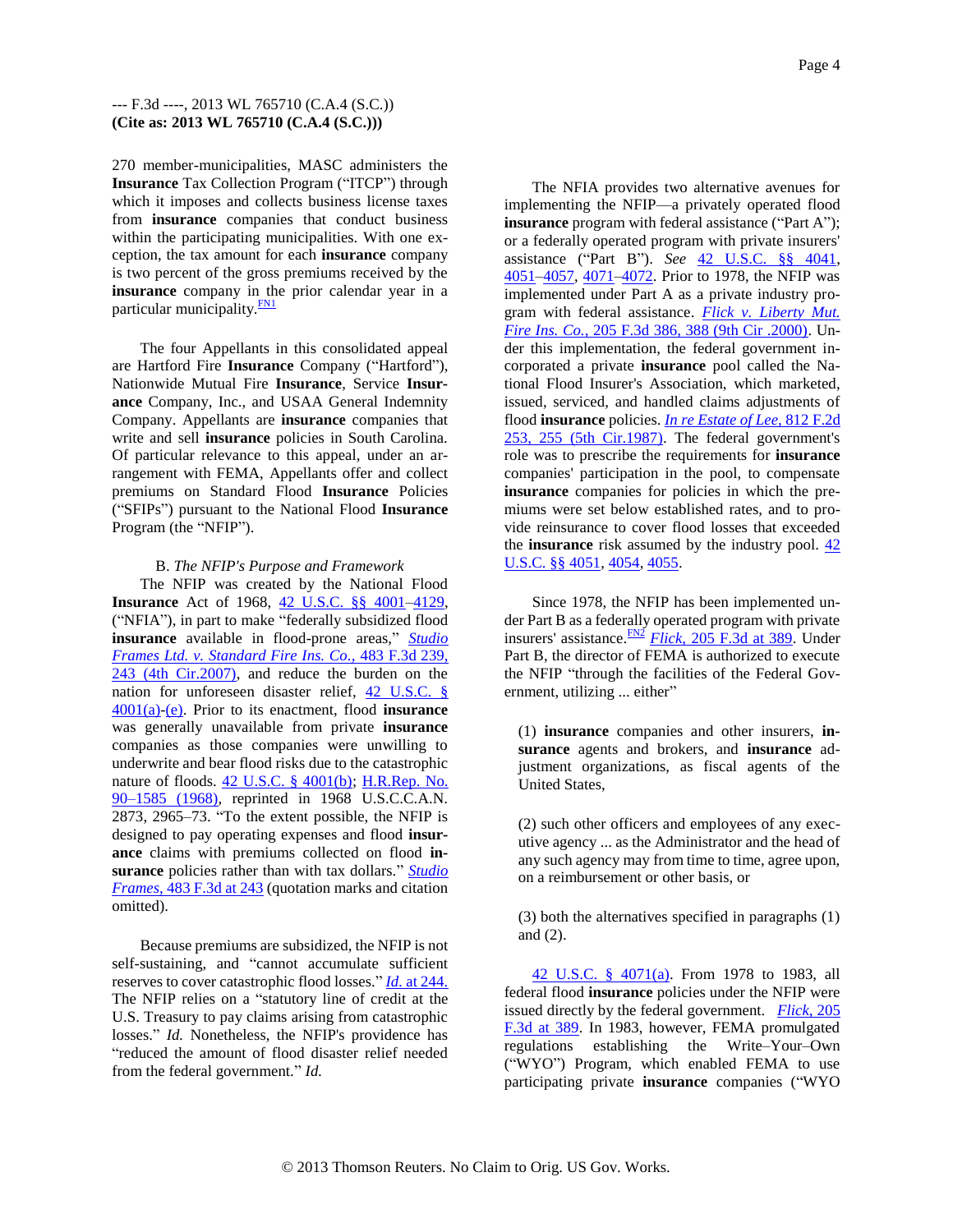<span id="page-4-0"></span>Companies") to provide, under their own names as insurers, flood **insurance** policies (SFIPs) to the public. *Id.* Approximately 95 percent of flood **insurance** policies under the NFIP are written through the WYO Program.<sup>[FN3](#page-9-1)</sup> U.S. Dep't of Homeland Security, *Pri*vacy Impact Assessment for the National Flood In*surance Programs Appeals Procedure,* 2 (Feb. 9, 2006), http:// www.dhs.gov/xlibrary/assets/privacy/privacy\_pia\_fe ma\_nfip appeals.pdf.

### C. *The WYO Arrangement*

In 1985, by promulgated regulations, FEMA established the standardized terms of the arrangement between FEMA and WYO Companies (the "Arrangement"). Financial [Assistance/Subsidy Ar](http://www.westlaw.com/Find/Default.wl?rs=dfa1.0&vr=2.0&DB=1037&FindType=Y&ReferencePositionType=S&SerialNum=0101636837&ReferencePosition=16236)[rangement, 50 Fed.Reg. 16236 \(Apr. 25, 1985\)](http://www.westlaw.com/Find/Default.wl?rs=dfa1.0&vr=2.0&DB=1037&FindType=Y&ReferencePositionType=S&SerialNum=0101636837&ReferencePosition=16236) (codified at [44 C.F.R. pt. 62, app. A\)](http://www.westlaw.com/Find/Default.wl?rs=dfa1.0&vr=2.0&DB=1000547&DocName=44CFRPT62APPA&FindType=L); *see* [42 U.S.C. §](http://www.westlaw.com/Find/Default.wl?rs=dfa1.0&vr=2.0&DB=1000546&DocName=42USCAS4128&FindType=L&ReferencePositionType=T&ReferencePosition=SP_8b3b0000958a4)   $4128(a)$  (FEMA has authority to "issue such regulations as may be necessary to carry out the purpose of the [NFIP]."). The Arrangement is essentially a contract between FEMA and private **insurance** companies. *See* [44 C.F.R. pt. 62, app. A.](http://www.westlaw.com/Find/Default.wl?rs=dfa1.0&vr=2.0&DB=1000547&DocName=44CFRPT62APPA&FindType=L) FEMA sets the terms of the Arrangement and has the sole authority to amend it. *See id.* When it amends the terms of the Arrangement, however, FEMA considers comments from private **insurance** companies and other participants in the NFIP. *See, e.g.,* [61 Fed.Reg. 37687 \(July](http://www.westlaw.com/Find/Default.wl?rs=dfa1.0&vr=2.0&DB=1037&DocName=61FR37687&FindType=Y&ReferencePositionType=S&ReferencePosition=37687)  [19, 1996\)](http://www.westlaw.com/Find/Default.wl?rs=dfa1.0&vr=2.0&DB=1037&DocName=61FR37687&FindType=Y&ReferencePositionType=S&ReferencePosition=37687) (addressing and amending the Arrangement based on comments raised by two WYO Companies).

FEMA codified the policy forms for the SFIPs and the forms cannot be "altered, varied, or waived other than by the express written consent of the Federal **Insurance** Administrator." [44 C.F.R. § 61.13\(a\),](http://www.westlaw.com/Find/Default.wl?rs=dfa1.0&vr=2.0&DB=1000547&DocName=44CFRS61.13&FindType=L&ReferencePositionType=T&ReferencePosition=SP_8b3b0000958a4) [\(d\).](http://www.westlaw.com/Find/Default.wl?rs=dfa1.0&vr=2.0&DB=1000547&DocName=44CFRS61.13&FindType=L&ReferencePositionType=T&ReferencePosition=SP_5ba1000067d06) FEMA establishes the terms and conditions of the SFIPs offered to customers. [42 U.S.C. § 4013.](http://www.westlaw.com/Find/Default.wl?rs=dfa1.0&vr=2.0&DB=1000546&DocName=42USCAS4013&FindType=L) FEMA issues written manuals specifying how WYO Companies must handle flood **insurance** premiums, and settle, pay, or defend flood claims. [44 C.F.R. pt. 62,](http://www.westlaw.com/Find/Default.wl?rs=dfa1.0&vr=2.0&DB=1000547&DocName=44CFRPT62APPA&FindType=L)  [app. A.](http://www.westlaw.com/Find/Default.wl?rs=dfa1.0&vr=2.0&DB=1000547&DocName=44CFRPT62APPA&FindType=L)

FEMA sets guidelines for companies that choose to participate in, and to remain in the WYO Program. [44 C.F.R. §§ 62.23,](http://www.westlaw.com/Find/Default.wl?rs=dfa1.0&vr=2.0&DB=1000547&DocName=44CFRS62.23&FindType=L) [62.24.](http://www.westlaw.com/Find/Default.wl?rs=dfa1.0&vr=2.0&DB=1000547&DocName=44CFRS62.24&FindType=L) For instance, the Arrangement requires that WYO Companies must be licensed under the state laws in which they practice.  $44$  C.F.R. pt. 62, app. A, art. II(D)(4). As is relevant to this appeal, under South Carolina law, to be a licensed insurer one must "pay[ ] all taxes and perform[ ] all duties required by law."  $S.C.Code$  Ann. § 38–5–90(c). In addition to South Carolina state-imposed license fees and taxes on insurers, *see* [S.C.Code Ann. §§](http://www.westlaw.com/Find/Default.wl?rs=dfa1.0&vr=2.0&DB=1001530&DocName=SCSTS38-7-10&FindType=L)  [38–7–10,](http://www.westlaw.com/Find/Default.wl?rs=dfa1.0&vr=2.0&DB=1001530&DocName=SCSTS38-7-10&FindType=L) [38–7–20,](http://www.westlaw.com/Find/Default.wl?rs=dfa1.0&vr=2.0&DB=1001530&DocName=SCSTS38-7-20&FindType=L) South Carolina municipalities may also levy license fees or taxes, *see* [S.C.Code Ann.](http://www.westlaw.com/Find/Default.wl?rs=dfa1.0&vr=2.0&DB=1001530&DocName=SCSTS38-7-160&FindType=L)   $$38-7-160.$ 

Under the Arrangement, when a WYO Company collects flood premiums, it is required to remit the premiums, less expenses (as explained below), to FEMA for deposit in the National Flood **Insurance** Fund in the U.S. Treasury. [42 U.S.C. § 4017;](http://www.westlaw.com/Find/Default.wl?rs=dfa1.0&vr=2.0&DB=1000546&DocName=42USCAS4017&FindType=L) [44](http://www.westlaw.com/Find/Default.wl?rs=dfa1.0&vr=2.0&DB=1000547&DocName=44CFRPT62APPA&FindType=L)  [C.F.R. pt. 62, app. A,](http://www.westlaw.com/Find/Default.wl?rs=dfa1.0&vr=2.0&DB=1000547&DocName=44CFRPT62APPA&FindType=L) arts. II(E), VII(B). Because the Arrangement forbids comingling of funds, if the WYO Company receives premiums in cash or check, it deposits the cash or check into a restricted account it maintains on behalf of the federal government ("Restricted Account"). *See* [44 C.F.R. pt. 62, app. A,](http://www.westlaw.com/Find/Default.wl?rs=dfa1.0&vr=2.0&DB=1000547&DocName=44CFRPT62APPA&FindType=L) arts. II(E), III(E). Where the customer pays the premium by credit card, however, the payments are made directly to the U.S. Treasury via a website established by the federal government. WYO Companies pay flood **insurance** claims from monies in the Restricted Account, or from their operating accounts and then are subsequently reimbursed from the Restricted Account. To the extent the amount in the Restricted Account is insufficient to cover the claims, the WYO Company draws upon a letter of credit from FEMA to meet the expenditures. *Id.* arts. II(E), IV(A), VII(A).

WYO Companies are liable for "operating, administrative and production expenses"

including any *State premium taxes,* dividends, agents' commissions or any other expense of whatever nature incurred by the Company in the performance of its obligations under this Arrangement *but excluding other taxes or fees,* such as surcharges on flood **insurance** premium and guaranty fund assessments.

*Id.* art. III(A) (emphasis added). Thus, the Arrangement permits WYO Companies to retain a scheduled amount as reimbursement for these expenses ("Expense Allowance"). *Id.* art. III(B). Though the Expense Allowance fluctuates yearly, on average it is 30 percent of the WYO Company's written premiums. *See id.* Once the claims, Expense Allowance, and any additional reimbursement a WYO Company may be entitled to have been deducted, the WYO Company must remit any balance in the Restricted Account in excess of \$5,000 to FEMA. *See* [44 C.F.R.](http://www.westlaw.com/Find/Default.wl?rs=dfa1.0&vr=2.0&DB=1000547&DocName=44CFRPT62APPA&FindType=L)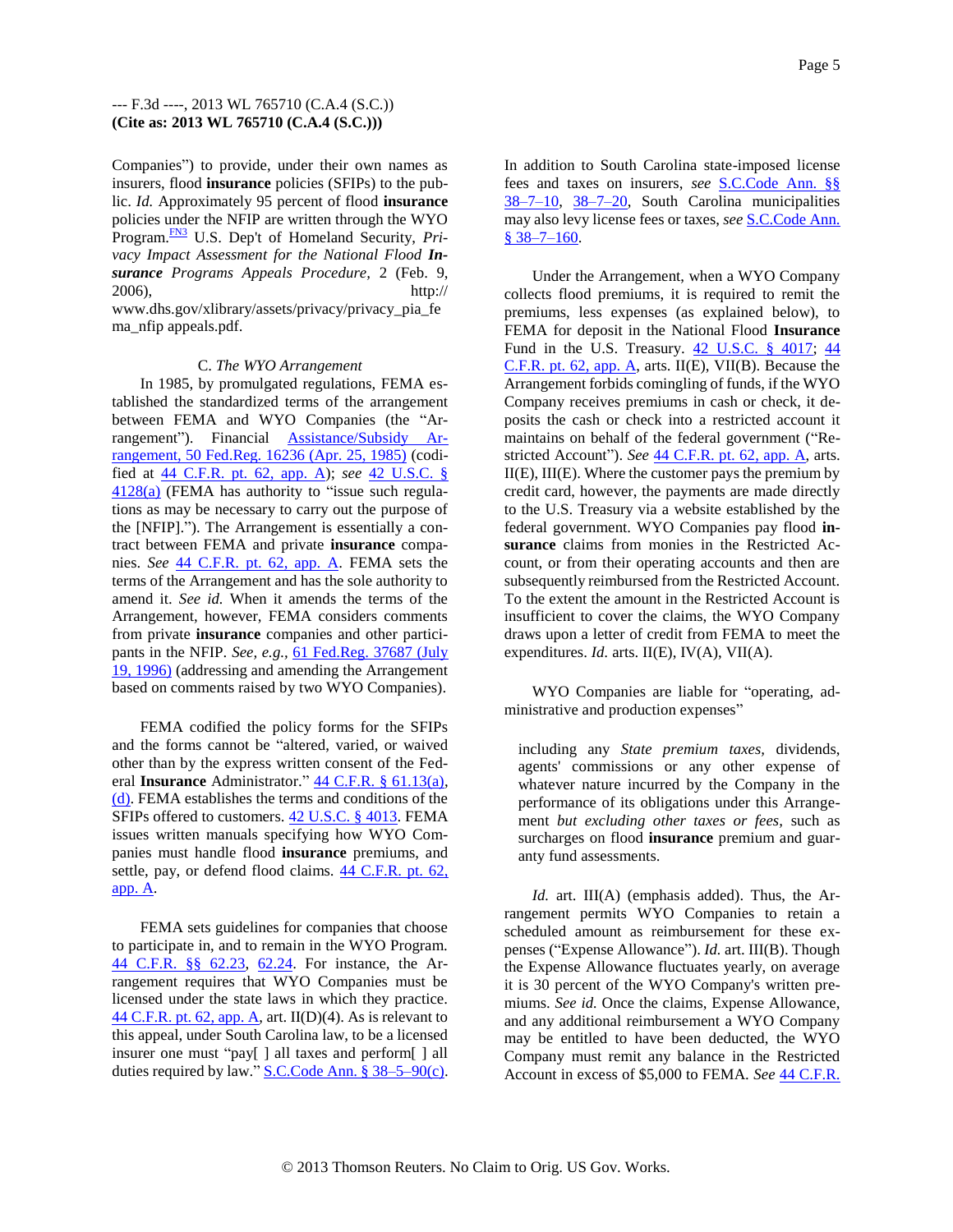[pt. 62, app. A,](http://www.westlaw.com/Find/Default.wl?rs=dfa1.0&vr=2.0&DB=1000547&DocName=44CFRPT62APPA&FindType=L) art. VII(B); Appellants' Br. at 13–14. Appellants contend that they profit only when their actual administrative expenses in connection with the NFIP are less than the Expense Allowance.

### D. *The* Omaha Property *Decision and the 2008 FEMA Memorandum*

In 2006, MASC filed an action in state court against a WYO Company, Omaha Property and Casualty **Insurance** Co. ("OPCI"), to collect approximately \$200,000 in unpaid municipal taxes and penalties for 2003 and 2004. OPCI removed the action to the U.S. District Court for the District of South Carolina. *Municipal Ass'n of S.C. v. Omaha Prop. & Cas. Ins. Co.,* No. 3:06–CV–467 (D.S .C. Feb. 16, 2006). Thereafter, MASC filed a motion for partial summary judgment, and OPCI filed a motion for summary judgment. OPCI argued that any taxes based upon flood **insurance** premiums were impermissible taxes on the federal government and were preempted. The district court disagreed and denied OPCI's motion. OPCI moved for reconsideration, but before a final disposition of the action, the parties settled and the action was dismissed. OPCI subsequently dropped out of the WYO Program in South Carolina.

Following the district court's decision in *Omaha Property,* FEMA issued a memorandum ("2008 FEMA Memo") directing WYO Companies not to pay the tax imposed by South Carolina municipalities. The 2008 FEMA Memo states, "premiums collected as payment for coverage under [the SFIPs] are Federal dollars, and as such, are not subject to State or local taxation." It explains that FEMA "consented to a single exception to this legal principle" by agreeing to "voluntarily pay State premium taxes on NFIP premiums in recognition of the service provided by State **insurance** departments in overseeing the solvency and conduct of WYO Companies, as well as the conduct and qualifications of agents and adjusters who work on behalf of the NFIP." The 2008 FEMA Memo expounds that in carving out this exception, FEMA did not "invalidate the Federal government's exemption from any taxes or assessments levied by any other level of government." Quoting language from the Arrangement, the 2008 FEMA Memo concludes that because the WYO Companies are "fiscal agents of the Federal government," they "are not liable for or authorized to pay any taxes and assessments levied on Federal flood **insurance** premiums not provided for under the Arrangement."

Since the 2008 FEMA Memo, WYO Companies doing business in South Carolina have varied in their treatment of the municipal tax—some willingly pay the tax, some pay under protest, and others simply refuse to pay the tax. Appellants fall in the latter two groups.

### E. *District Court Proceedings*

MASC filed this action in the district court seeking a declaration that South Carolina municipalities are entitled to impose and collect municipal taxes from Appellants. In response, Appellants raised several affirmative defenses and then moved to dismiss the declaratory judgment action on grounds that FEMA was a necessary and indispensable party under [Federal Rule of Civil Procedure 19\(b\)](http://www.westlaw.com/Find/Default.wl?rs=dfa1.0&vr=2.0&DB=1004365&DocName=USFRCPR19&FindType=L) that could not be joined because of its sovereign immunity. The district court agreed that FEMA was a necessary party, but held that the court could proceed in good faith without FEMA, so it denied the motion to dismiss.

<span id="page-5-0"></span>Subsequently, Appellants moved for summary judgment asserting defenses of federal preemption and sovereign immunity. MASC also moved for partial summary judgment that the defense of preemption did not apply. The district court agreed with MASC, granted MASC's motion for partial summary judgment,  $\frac{FN4}{FN4}$  $\frac{FN4}{FN4}$  $\frac{FN4}{FN4}$  and denied Appellants' motion for summary judgment. Thereafter, Appellants moved the district court to certify this matter for interlocutory appeal, and the district court granted the certification. We accepted the appeal, and thus, we have jurisdiction pursuant to [28 U.S.C. § 1292\(b\).](http://www.westlaw.com/Find/Default.wl?rs=dfa1.0&vr=2.0&DB=1000546&DocName=28USCAS1292&FindType=L&ReferencePositionType=T&ReferencePosition=SP_a83b000018c76)

### II.

Appellants raise three issues on appeal. First, they argue that FEMA regulations, the Arrangement, and the 2008 FEMA Memo instruct them not to pay the municipal tax, and thus, federal law preempts the tax. Second, they argue in the alternative, even if federal law did not preempt the tax, in their operation of the WYO Program, Appellants are "fiscal agents" of the federal government, and the municipal tax is an impermissible, unconsented-to tax on the federal government and federal property, in violation of federal sovereign immunity. Third, Appellants contend Rule [19\(b\)](http://www.westlaw.com/Find/Default.wl?rs=dfa1.0&vr=2.0&DB=1004365&DocName=USFRCPR19&FindType=L) required the dismissal of these actions for failure to join FEMA because MASC's real dispute is with FEMA, Appellants are merely FEMA's fiscal agents, and FEMA's sovereign immunity precludes it from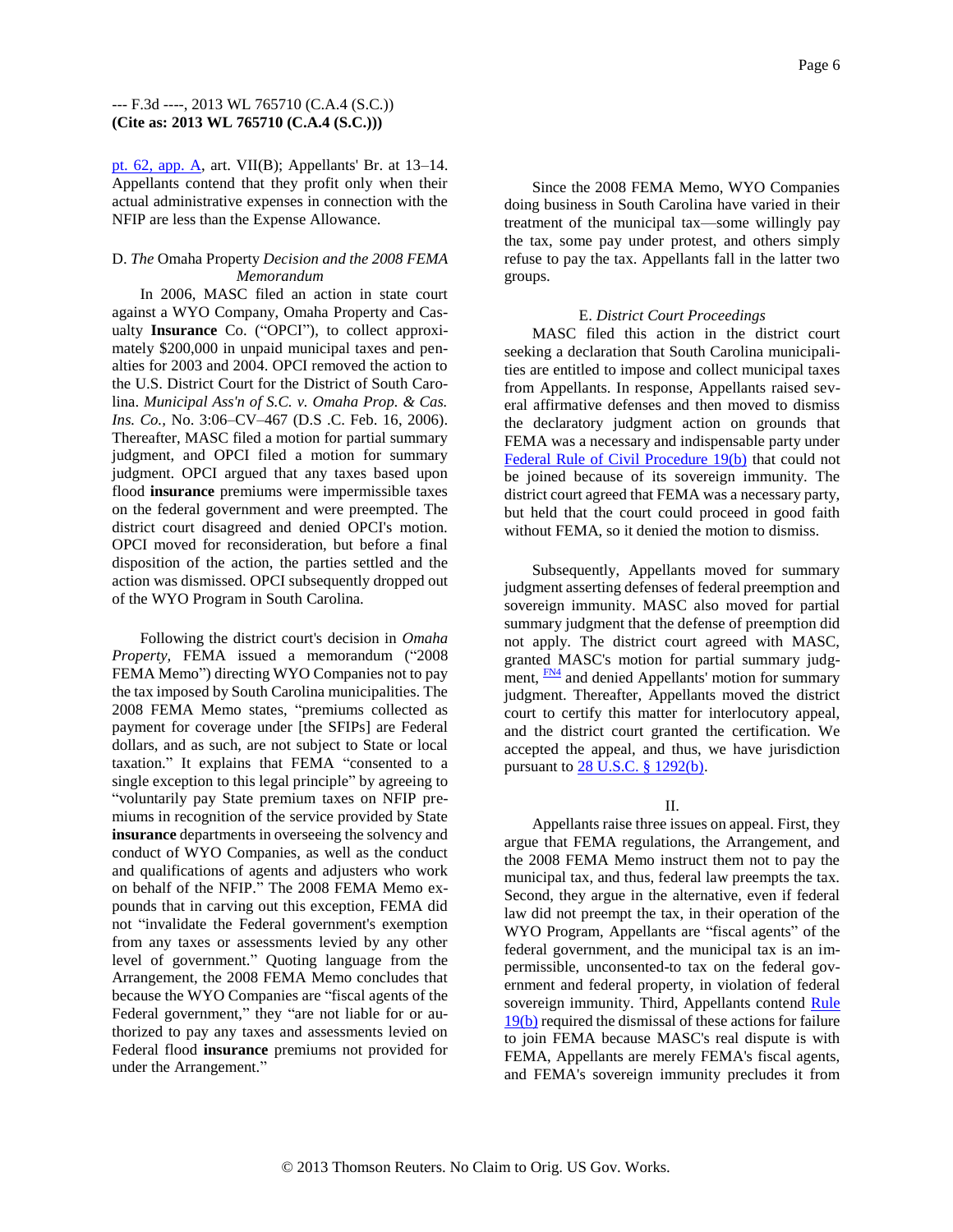being compelled to join these actions. We resolve this appeal by applying the basic tenets of sovereign immunity. Thus, we need not reach the preemption issue and the question of FEMA's indispensability is moot.

#### III.

<span id="page-6-1"></span>[\[1\]](#page-0-0) We review the grant or denial of a motion for summary judgment *de novo. [Okoli v. City of Balt.,](http://www.westlaw.com/Find/Default.wl?rs=dfa1.0&vr=2.0&DB=506&FindType=Y&ReferencePositionType=S&SerialNum=2025832746&ReferencePosition=220)* [648](http://www.westlaw.com/Find/Default.wl?rs=dfa1.0&vr=2.0&DB=506&FindType=Y&ReferencePositionType=S&SerialNum=2025832746&ReferencePosition=220)  [F.3d 216, 220 \(4th Cir.2011\).](http://www.westlaw.com/Find/Default.wl?rs=dfa1.0&vr=2.0&DB=506&FindType=Y&ReferencePositionType=S&SerialNum=2025832746&ReferencePosition=220) Issues pertaining to sovereign immunity are questions of law which we review *de novo. See [S.C. Wildlife Fed'n v. Limehouse,](http://www.westlaw.com/Find/Default.wl?rs=dfa1.0&vr=2.0&DB=506&FindType=Y&ReferencePositionType=S&SerialNum=2017591807&ReferencePosition=332)* [549 F.3d 324, 332 \(4th Cir.2008\)](http://www.westlaw.com/Find/Default.wl?rs=dfa1.0&vr=2.0&DB=506&FindType=Y&ReferencePositionType=S&SerialNum=2017591807&ReferencePosition=332) (citing *[Franks v.](http://www.westlaw.com/Find/Default.wl?rs=dfa1.0&vr=2.0&DB=506&FindType=Y&ReferencePositionType=S&SerialNum=2002760273&ReferencePosition=192)  [Ross,](http://www.westlaw.com/Find/Default.wl?rs=dfa1.0&vr=2.0&DB=506&FindType=Y&ReferencePositionType=S&SerialNum=2002760273&ReferencePosition=192)* [313 F.3d 184, 192 \(4th Cir.2002\)\)](http://www.westlaw.com/Find/Default.wl?rs=dfa1.0&vr=2.0&DB=506&FindType=Y&ReferencePositionType=S&SerialNum=2002760273&ReferencePosition=192).

<span id="page-6-3"></span><span id="page-6-2"></span>[\[2\]\[3\]](#page-0-1) It is well established that, pursuant to the Supremacy Clause of the U.S. Constitution, the federal government has absolute immunity from state regulation, including taxation. *[Mayo v. United States,](http://www.westlaw.com/Find/Default.wl?rs=dfa1.0&vr=2.0&DB=708&FindType=Y&SerialNum=1943120631)* [319 U.S. 441, 445, 446, 63 S.Ct. 1137, 87 L.Ed. 1504](http://www.westlaw.com/Find/Default.wl?rs=dfa1.0&vr=2.0&DB=708&FindType=Y&SerialNum=1943120631)  [\(1943\);](http://www.westlaw.com/Find/Default.wl?rs=dfa1.0&vr=2.0&DB=708&FindType=Y&SerialNum=1943120631) *[McCulloch v. Maryland,](http://www.westlaw.com/Find/Default.wl?rs=dfa1.0&vr=2.0&DB=780&FindType=Y&SerialNum=1800123335)* [17 U.S. \(4 Wheat.\)](http://www.westlaw.com/Find/Default.wl?rs=dfa1.0&vr=2.0&DB=780&FindType=Y&SerialNum=1800123335)  [316, 4 L.Ed. 579 \(1819\).](http://www.westlaw.com/Find/Default.wl?rs=dfa1.0&vr=2.0&DB=780&FindType=Y&SerialNum=1800123335) This immunity from tax applies when the levy falls on the federal government itself, its property, or "on an agency or instrumentality so closely connected to the Government that the two cannot realistically be viewed as separate entities, at least insofar as the activity being taxed is concerned." *[United States v. New Mexico,](http://www.westlaw.com/Find/Default.wl?rs=dfa1.0&vr=2.0&DB=708&FindType=Y&SerialNum=1982113138)* [455 U.S. 720, 735, 102](http://www.westlaw.com/Find/Default.wl?rs=dfa1.0&vr=2.0&DB=708&FindType=Y&SerialNum=1982113138)  [S.Ct. 1373, 71 L.Ed.2d](http://www.westlaw.com/Find/Default.wl?rs=dfa1.0&vr=2.0&DB=708&FindType=Y&SerialNum=1982113138) 580 (1982); *see also [Van](http://www.westlaw.com/Find/Default.wl?rs=dfa1.0&vr=2.0&DB=708&FindType=Y&SerialNum=1886180122)  [Brocklin v. Tennessee,](http://www.westlaw.com/Find/Default.wl?rs=dfa1.0&vr=2.0&DB=708&FindType=Y&SerialNum=1886180122)* [117 U.S. 151, 158, 6 S.Ct. 670,](http://www.westlaw.com/Find/Default.wl?rs=dfa1.0&vr=2.0&DB=708&FindType=Y&SerialNum=1886180122)  [29 L.Ed. 845 \(1886\).](http://www.westlaw.com/Find/Default.wl?rs=dfa1.0&vr=2.0&DB=708&FindType=Y&SerialNum=1886180122) "It lies within Congressional power to authorize regulation, including taxation, by the state." *[Mayo,](http://www.westlaw.com/Find/Default.wl?rs=dfa1.0&vr=2.0&DB=780&FindType=Y&ReferencePositionType=S&SerialNum=1943120631&ReferencePosition=446)* [319 U.S. at 446;](http://www.westlaw.com/Find/Default.wl?rs=dfa1.0&vr=2.0&DB=780&FindType=Y&ReferencePositionType=S&SerialNum=1943120631&ReferencePosition=446) *see [United States v.](http://www.westlaw.com/Find/Default.wl?rs=dfa1.0&vr=2.0&DB=708&FindType=Y&SerialNum=1958121417)  [City of Detroit,](http://www.westlaw.com/Find/Default.wl?rs=dfa1.0&vr=2.0&DB=708&FindType=Y&SerialNum=1958121417)* [355 U.S. 466, 469, 78 S.Ct. 474, 2](http://www.westlaw.com/Find/Default.wl?rs=dfa1.0&vr=2.0&DB=708&FindType=Y&SerialNum=1958121417)  [L.Ed.2d 424 \(1958\).](http://www.westlaw.com/Find/Default.wl?rs=dfa1.0&vr=2.0&DB=708&FindType=Y&SerialNum=1958121417) In the absence of congressional consent, a state or local tax on the federal government, its property, or its instrumentality is invalid. *[City of](http://www.westlaw.com/Find/Default.wl?rs=dfa1.0&vr=2.0&DB=780&FindType=Y&ReferencePositionType=S&SerialNum=1958121417&ReferencePosition=469)  [Detroit,](http://www.westlaw.com/Find/Default.wl?rs=dfa1.0&vr=2.0&DB=780&FindType=Y&ReferencePositionType=S&SerialNum=1958121417&ReferencePosition=469)* [355 U.S. at 469.](http://www.westlaw.com/Find/Default.wl?rs=dfa1.0&vr=2.0&DB=780&FindType=Y&ReferencePositionType=S&SerialNum=1958121417&ReferencePosition=469)

These tax immunity principles present three questions in this appeal—whether: (1) the flood **insurance** premiums collected by WYO Companies are federal property; (2) WYO Companies, in their participation in and operation of the WYO Program, are instrumentalities of the federal government; and (3) the federal government has consented to the municipal tax. We discuss each issue in turn.

## A.

<span id="page-6-0"></span>[\[4\]](#page-1-0) We first consider whether the flood **insurance** premiums are federal property. We have previously stated, "premiums collected on policies written by WYO Companies do not belong to those companies." *[Battle v. Seibels Bruce Ins. Co.,](http://www.westlaw.com/Find/Default.wl?rs=dfa1.0&vr=2.0&DB=506&FindType=Y&ReferencePositionType=S&SerialNum=2002268472&ReferencePosition=600)* [288 F.3d 596, 600](http://www.westlaw.com/Find/Default.wl?rs=dfa1.0&vr=2.0&DB=506&FindType=Y&ReferencePositionType=S&SerialNum=2002268472&ReferencePosition=600)  [\(4th Cir.2002\)](http://www.westlaw.com/Find/Default.wl?rs=dfa1.0&vr=2.0&DB=506&FindType=Y&ReferencePositionType=S&SerialNum=2002268472&ReferencePosition=600) (citing *[Newton v. Capital Assurance](http://www.westlaw.com/Find/Default.wl?rs=dfa1.0&vr=2.0&DB=506&FindType=Y&ReferencePositionType=S&SerialNum=2001260894&ReferencePosition=1311)  [Co.,](http://www.westlaw.com/Find/Default.wl?rs=dfa1.0&vr=2.0&DB=506&FindType=Y&ReferencePositionType=S&SerialNum=2001260894&ReferencePosition=1311)* [245 F.3d 1306, 1311 \(11th Cir.2001\)\)](http://www.westlaw.com/Find/Default.wl?rs=dfa1.0&vr=2.0&DB=506&FindType=Y&ReferencePositionType=S&SerialNum=2001260894&ReferencePosition=1311). Instead, the premiums belong to the federal government, and absent the federal government's consent, these funds may not be taxed.

MASC contends otherwise, and roots its contention in the fact that the premiums pass through the WYO Companies. MASC argues that the premiums are not federal funds until they reach the U.S. Treasury. This argument is untenable for several reasons.

First, the NFIA states that premiums collected under Part B by facilities of the federal government are credits to the National Flood **Insurance** Fund. [42](http://www.westlaw.com/Find/Default.wl?rs=dfa1.0&vr=2.0&DB=1000546&DocName=42USCAS4017&FindType=L&ReferencePositionType=T&ReferencePosition=SP_8b3b0000958a4)  U.S.C. §  $4017(a)$ ,  $(b)(2)$ ,  $(b)(6)$ . The NFIA further states that those funds are "available for all purposes," including paying claims and "applicable operating costs."  $42$  U.S.C. §  $4017(d)$ . The NFIA allows such payments to be made "in advance or by way of reimbursement."  $42$  U.S.C. § 4123. It is of no moment that WYO Companies collect the premiums or that the premiums are held in a Restricted Account prior to remittance to the U.S. Treasury.

Additionally, the regulations refer to the premiums as "federal funds" and make no distinction as to the ownership of the premiums based on whether the WYO Companies retain or use the funds, or remit them to the federal government. In the recitals section of the Arrangement, the contract contemplates that "participating private **insurance** companies act in a fiduciary capacity utilizing *Federal funds* to sell and administer the [SFIPs]."  $44$  C.F.R. pt. 62, app. A, art. I (emphasis added). In Article II, the Arrangement requires WYO Companies to "separate Federal flood **insurance** funds from all other Company accounts, at a bank or banks of its choosing for the collection, retention and disbursement of *Federal funds* relating to its obligation under this Arrangement, less the Company's expenses." *Id.* art. II(E) (emphasis added). In Article III of the Arrangement, WYO Companies are to make "[l]oss payments under policies of flood **insurance** ... from *Federal funds* retained in the bank account(s) established under Article II ." *Id.* art.  $III(D)(1)$  (emphasis added). That the premiums pass through the WYO Companies does not alter their very nature as federal funds.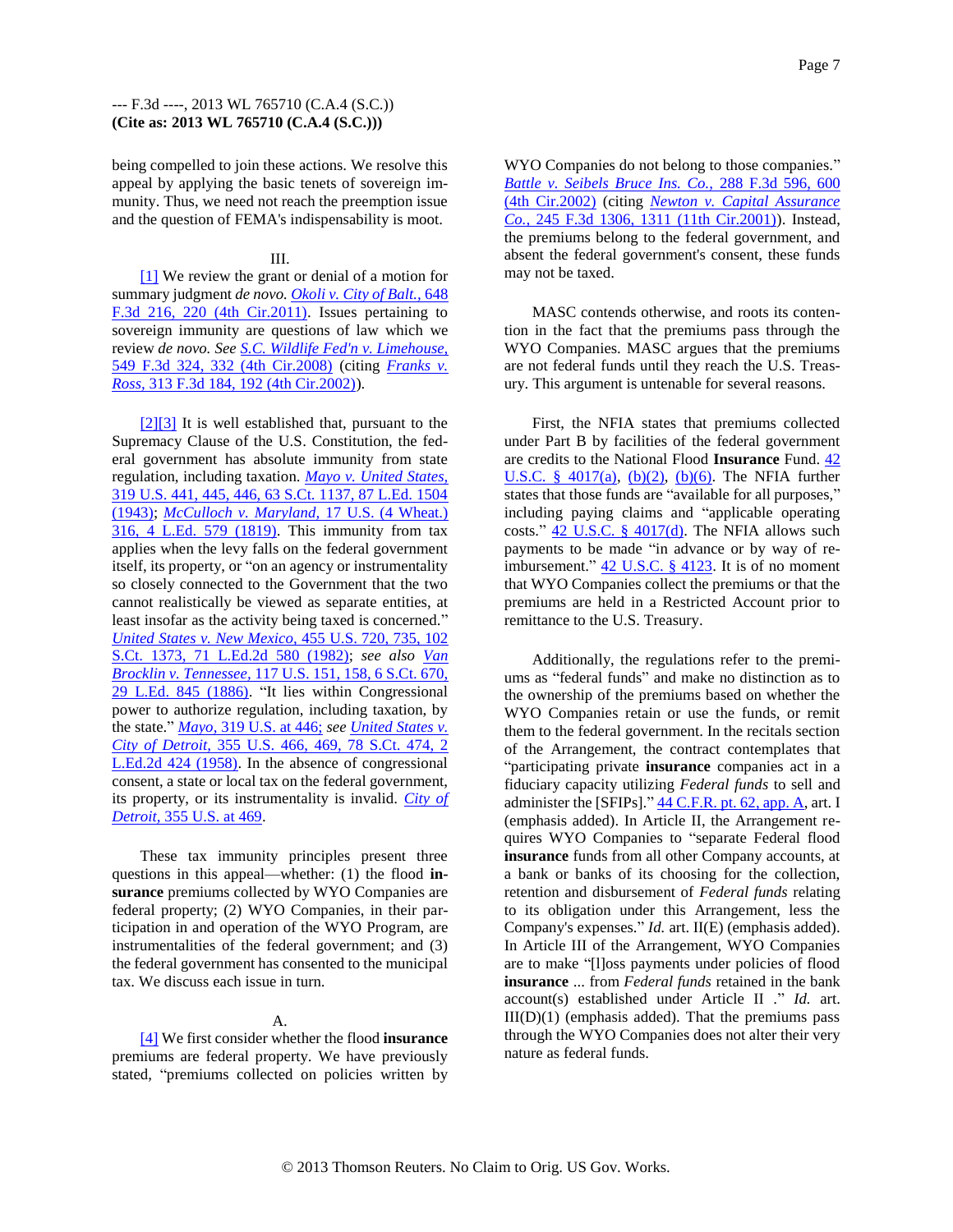Further, the 2008 FEMA Memo states that "the premiums collected as payment for coverage under the[ ] [SFIPs] are *Federal dollars.*" (J.A. 102 (emphasis added)). An agency's interpretation of its own regulations is entitled to "controlling weight unless it is plainly erroneous or inconsistent with the regulation it interprets." *[Stinson v. United States,](http://www.westlaw.com/Find/Default.wl?rs=dfa1.0&vr=2.0&DB=708&FindType=Y&SerialNum=1993095624)* [508 U.S. 36,](http://www.westlaw.com/Find/Default.wl?rs=dfa1.0&vr=2.0&DB=708&FindType=Y&SerialNum=1993095624)  [45, 113 S.Ct. 1913, 123 L.Ed.2d 598 \(1993\)](http://www.westlaw.com/Find/Default.wl?rs=dfa1.0&vr=2.0&DB=708&FindType=Y&SerialNum=1993095624) (quotation marks and citation omitted), *accord [Auer v.](http://www.westlaw.com/Find/Default.wl?rs=dfa1.0&vr=2.0&DB=708&FindType=Y&SerialNum=1997053629)  [Robbins,](http://www.westlaw.com/Find/Default.wl?rs=dfa1.0&vr=2.0&DB=708&FindType=Y&SerialNum=1997053629)* [519 U.S. 452, 461, 117 S.Ct. 905, 137](http://www.westlaw.com/Find/Default.wl?rs=dfa1.0&vr=2.0&DB=708&FindType=Y&SerialNum=1997053629)  [L.Ed.2d 79 \(1997\).](http://www.westlaw.com/Find/Default.wl?rs=dfa1.0&vr=2.0&DB=708&FindType=Y&SerialNum=1997053629) FEMA's interpretation in the 2008 Memo does not appear plainly erroneous or inconsistent with 44 C.F.R. pt. 62. Thus, the interpretation that the premiums collected by the WYO Companies are federal funds is entitled to substantial deference.

In sum, the premiums collected by WYO Companies are federal funds and cannot be taxed by a state without the federal government's consent.

### B.

<span id="page-7-2"></span><span id="page-7-1"></span><span id="page-7-0"></span>[\[5\]\[6\]](#page-1-1)[\[7\]](#page-1-2) We next consider whether WYO Companies are, in their participation in and operation of the WYO Program, non-taxable instrumentalities of the federal government. A taxed entity is closely connected to the federal government if taxation of the entity would be a "direct interference with the functions of government itself." *[New Mexico,](http://www.westlaw.com/Find/Default.wl?rs=dfa1.0&vr=2.0&DB=780&FindType=Y&ReferencePositionType=S&SerialNum=1982113138&ReferencePosition=736)* [455 U.S. at](http://www.westlaw.com/Find/Default.wl?rs=dfa1.0&vr=2.0&DB=780&FindType=Y&ReferencePositionType=S&SerialNum=1982113138&ReferencePosition=736)  [736](http://www.westlaw.com/Find/Default.wl?rs=dfa1.0&vr=2.0&DB=780&FindType=Y&ReferencePositionType=S&SerialNum=1982113138&ReferencePosition=736) (citation and internal quotation marks omitted). "[A] finding of constitutional tax immunity requires something more than the invocation of traditional agency notions: to resist [a] State's taxing power, a private taxpayer must actually 'stand in the Government's shoes.<sup>3</sup> " *Id.* (citation omitted).

Under the NFIA's statutory framework, when the NFIP is implemented under Part B, as is currently the case, it is a federally operated program with private participation, as opposed to Part A's privately operated program with federal assistance. *Compare* [42 U.S.C.](http://www.westlaw.com/Find/Default.wl?rs=dfa1.0&vr=2.0&DB=1000546&DocName=42USCAS4071&FindType=L)  [§§ 4071–](http://www.westlaw.com/Find/Default.wl?rs=dfa1.0&vr=2.0&DB=1000546&DocName=42USCAS4071&FindType=L)72, *with* [42 U.S.C. §§ 4051–](http://www.westlaw.com/Find/Default.wl?rs=dfa1.0&vr=2.0&DB=1000546&DocName=42USCAS4051&FindType=L)57. Under Part B, FEMA is required to carry out the NFIP "through the facilities of the Federal Government" utilizing either federal employees or **insurance** companies "as fiscal agents of the United States."  $42$  U.S.C. § [4071\(a\).](http://www.westlaw.com/Find/Default.wl?rs=dfa1.0&vr=2.0&DB=1000546&DocName=42USCAS4071&FindType=L&ReferencePositionType=T&ReferencePosition=SP_8b3b0000958a4)

Appellants contend that in participating in the NFIP, WYO Companies may be likened to reserve banks, which are private corporations that hold funds belonging to the U.S. Treasury. The Banking Code refers to reserve banks as "fiscal agents," 12 U.S.C. § [391,](http://www.westlaw.com/Find/Default.wl?rs=dfa1.0&vr=2.0&DB=1000546&DocName=12USCAS391&FindType=L) and at least one court has held that notwithstanding their independence, reserve banks are federal instrumentalities immune from state and local taxation, unless consented to by Congress. *See [Fed. Re](http://www.westlaw.com/Find/Default.wl?rs=dfa1.0&vr=2.0&DB=350&FindType=Y&ReferencePositionType=S&SerialNum=1981134342&ReferencePosition=186)[serve Bank v. Metro-centre Improvement Dist.,](http://www.westlaw.com/Find/Default.wl?rs=dfa1.0&vr=2.0&DB=350&FindType=Y&ReferencePositionType=S&SerialNum=1981134342&ReferencePosition=186)* [657](http://www.westlaw.com/Find/Default.wl?rs=dfa1.0&vr=2.0&DB=350&FindType=Y&ReferencePositionType=S&SerialNum=1981134342&ReferencePosition=186)  [F.2d 183, 186–87 \(8th Cir.1981\),](http://www.westlaw.com/Find/Default.wl?rs=dfa1.0&vr=2.0&DB=350&FindType=Y&ReferencePositionType=S&SerialNum=1981134342&ReferencePosition=186) *aff'd,* [455 U.S. 995,](http://www.westlaw.com/Find/Default.wl?rs=dfa1.0&vr=2.0&DB=708&FindType=Y&SerialNum=1982210904)  [102 S.Ct. 1625, 71 L.Ed.2d 857 \(1982\).](http://www.westlaw.com/Find/Default.wl?rs=dfa1.0&vr=2.0&DB=708&FindType=Y&SerialNum=1982210904)

Appellants' analogy to reserve banks is not farfetched. Although the term "fiscal agent" is not defined in the United States Code, the dictionary defines the term as "[a] bank or other financial institution that collects and disburses money and services as a depository of private and public funds on another's behalf." *Black's Law Dictionary* 73 (9th ed.2009). This definition encompasses several tasks of the WYO Companies—they collect premiums on behalf of the federal government, remit the funds to the U.S. Treasury, and administer claim payments. It appears, as Appellants argue, in using the term "fiscal agent," Congress contemplated a close relationship between the federal government and WYO Companies, one akin to its relationship with reserve banks.

MASC contends that the close relationship between the federal government and the Federal Reserve banks is not like the relationship between the WYO Companies and the federal government. MASC points to several functions of Federal Reserve banks—for example, that they supervise and maintain the nation's banking system, clear checks and deposits, issue and maintain legal tender; that they are not profit-seeking and are not private businesses—and argues that the reserve banks "are more than fiscal agents." Appellee's Br. 36 (citing *[Fasano v. Fed. Reserve Bank of](http://www.westlaw.com/Find/Default.wl?rs=dfa1.0&vr=2.0&DB=506&FindType=Y&ReferencePositionType=S&SerialNum=2009673913&ReferencePosition=277)  [N.Y.,](http://www.westlaw.com/Find/Default.wl?rs=dfa1.0&vr=2.0&DB=506&FindType=Y&ReferencePositionType=S&SerialNum=2009673913&ReferencePosition=277)* [457 F.3d 274, 277, 278, 283 \(3d Cir.2006\)\)](http://www.westlaw.com/Find/Default.wl?rs=dfa1.0&vr=2.0&DB=506&FindType=Y&ReferencePositionType=S&SerialNum=2009673913&ReferencePosition=277). Conversely, MASC argues, Appellants are private businesses, operate as for-profit enterprises, and have policies not governed by the United States.

MASC's arguments are weakened by our prior decision in *Studio Frames,* where we treated a WYO Company as an instrumentality of the federal government for interest purposes.  $483 \text{ F} \cdot 3d$  at 252. In part, *Studio Frames* considered whether an SFIP holder was entitled to pre- and post-judgment interest from a WYO Company for breach of the flood **insurance** contract. *Id.* Upon considering the framework of the NFIP, we reasoned, "the NFIP is not a commercial enterprise," because it did not engage in the business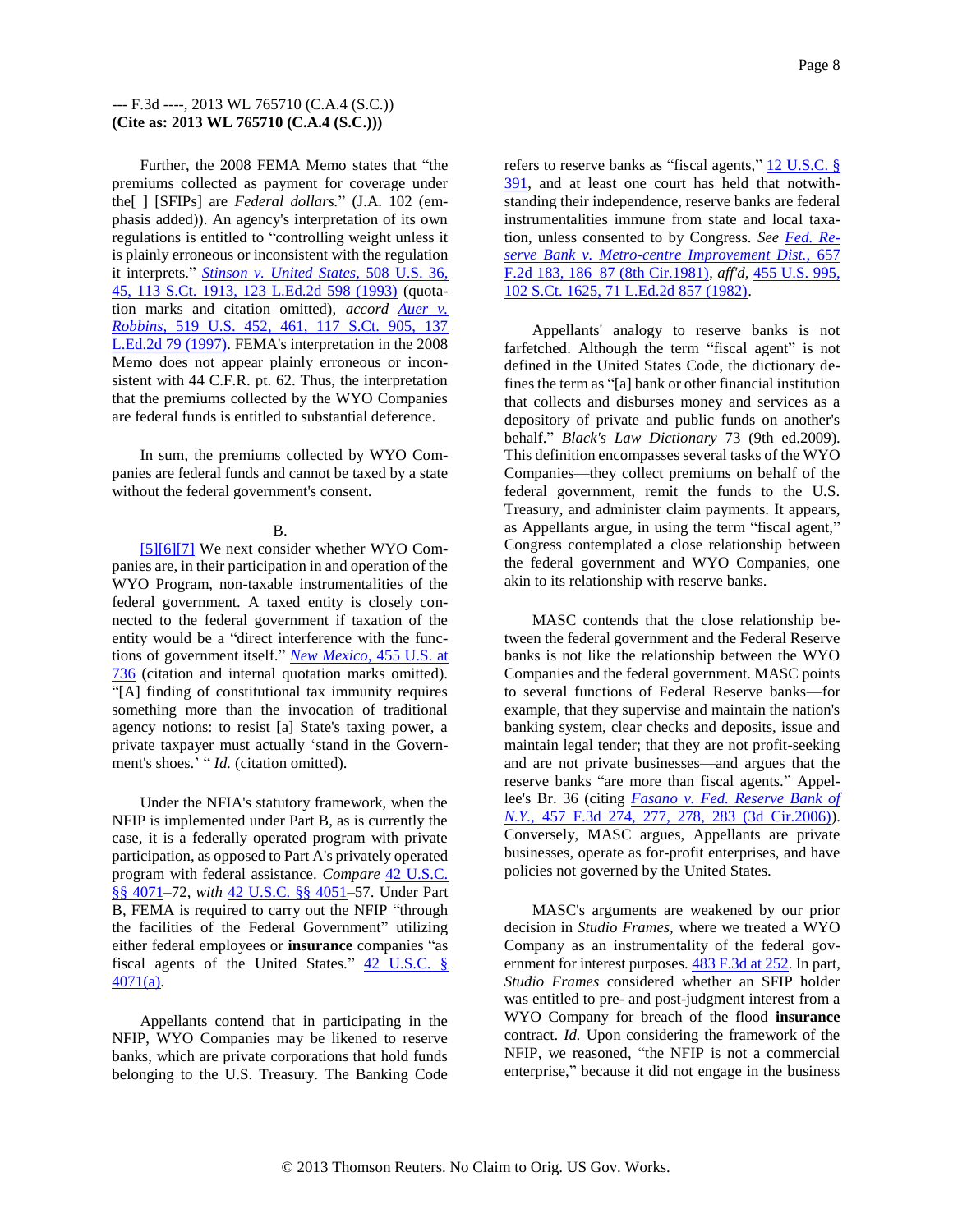of flood **insurance** with the intent to make profit. *Id.* at 253. We further reasoned, "a suit against a WYO company is essentially a suit against FEMA. Likewise, a money judgment against a WYO company is essentially a judgment against the government." *Id.* at 252. The *Studio Frames* Court thus determined that because the NFIP is not a commercial enterprise, unless otherwise consented to, interest could not be recovered from the WYO Company without contravening the principles of sovereign immunity.

*Studio Frames* informs us that WYO Companies "stand in the Government's shoes" when they administer the NFIP. Thus, because we have found that WYO Companies have sovereign immunity for interest purposes under the NFIP, we consistently conclude that in collecting premiums, WYO Companies are so closely connected to the federal government that a tax on a WYO Company based on the premiums collected is a tax on the federal government, and absent consent, they are immune from taxation.

### <span id="page-8-2"></span>C.

<span id="page-8-1"></span><span id="page-8-0"></span>[\[8\]\[9\]](#page-1-3)[\[10\]](#page-2-0) We next consider whether the federal government consented to this tax of its property or instrumentalities. "Waivers of the Government's sovereign immunity, to be effective, must be unequivocally expressed." *[United States v. Nordic Vill. Inc.,](http://www.westlaw.com/Find/Default.wl?rs=dfa1.0&vr=2.0&DB=708&FindType=Y&SerialNum=1992046036)* [503 U.S. 30, 33, 112 S.Ct. 1011, 117 L.Ed.2d 181](http://www.westlaw.com/Find/Default.wl?rs=dfa1.0&vr=2.0&DB=708&FindType=Y&SerialNum=1992046036)  [\(1992\)](http://www.westlaw.com/Find/Default.wl?rs=dfa1.0&vr=2.0&DB=708&FindType=Y&SerialNum=1992046036) (internal quotation marks and citations omitted). On occasion, waiver would also be found where the narrowly construed broad language of a statute is consistent with Congress' clear intent to waive sovereign immunity. *[Id.](http://www.westlaw.com/Find/Default.wl?rs=dfa1.0&vr=2.0&FindType=Y&SerialNum=1992046036)* [at 34](http://www.westlaw.com/Find/Default.wl?rs=dfa1.0&vr=2.0&FindType=Y&SerialNum=1992046036) (providing as an example the " 'sweeping language' of the Federal Tort Claims Act" (citations omitted)). Nonetheless, the federal government's waiver of sovereign immunity must be "construed strictly in favor of the [federal government]." *[Id.](http://www.westlaw.com/Find/Default.wl?rs=dfa1.0&vr=2.0&FindType=Y&SerialNum=1992046036)* [at 34.](http://www.westlaw.com/Find/Default.wl?rs=dfa1.0&vr=2.0&FindType=Y&SerialNum=1992046036)

No provision of the NFIA or the Arrangement meets this "unequivocal expression" requirement with respect to the municipal tax. Neither is there clear Congressional intent to consent to the municipal tax on its property or instrumentalities. Instead, what is clear is FEMA has waived sovereign immunity as to "State premium taxes" but no "other taxes." **44 C.F.R.** [pt. 62 app. A,](http://www.westlaw.com/Find/Default.wl?rs=dfa1.0&vr=2.0&DB=1000547&DocName=44CFRPT62APPA&FindType=L) art. III(A). Municipal taxes are not State premium taxes and therefore, are not within the waiver of immunity. This conclusion is consistent with the 2008 FEMA Memo—FEMA's own interpretation of

its regulation, which is entitled to controlling weight. *See [Auer,](http://www.westlaw.com/Find/Default.wl?rs=dfa1.0&vr=2.0&DB=780&FindType=Y&ReferencePositionType=S&SerialNum=1997053629&ReferencePosition=461)* [519 U.S. at 461.](http://www.westlaw.com/Find/Default.wl?rs=dfa1.0&vr=2.0&DB=780&FindType=Y&ReferencePositionType=S&SerialNum=1997053629&ReferencePosition=461)

MASC attempts to evade this result by arguing the tax is not on the federal premiums themselves. Instead, they argue, the premiums are merely a measure for determining how much license taxes should be imposed on **insurance** companies doing business within their locale. MASC further contends that it does not require that Appellants satisfy the municipal tax by expending federal funds, and "it makes no difference to MASC where the funds used to pay the tax originate." These arguments are unavailing.

If WYO Companies fail to collect flood **insurance** premiums, notwithstanding their advertisements and other business activities within the municipalities, the municipal tax could not be imposed as the tax is based on gross premiums collected. Moreover, regardless of the delineation of the tax, whether it is a municipal *license* or *premium* tax does not invalidate the basic principle that the federal government has not consented to the tax and thus, it is invalid.

Because the tax is levied on the federal government's property and its instrumentality, without consent, the tax is impermissible and the district court erred in granting partial summary judgment to MASC and denying Appellants' motion.

### IV.

The district court erred in concluding the doctrine of sovereign immunity did not bar the municipal tax. The flood **insurance** premiums are federal property that cannot be taxed and the WYO Companies, in their operation of and participation with the NFIP, are federal instrumentalities so closely connected with the federal government that they are immune from taxation. The federal government did not consent to this tax, and it is therefore invalid. Accordingly, we reverse the district court's grant of partial summary judgment to MASC and denial of summary judgment to Appellants.

### *REVERSED*

<span id="page-8-3"></span>[FN1.](#page-3-0) The tax rate for the City of Greenville is 2.75 percent of gross premiums collected within its boundaries.